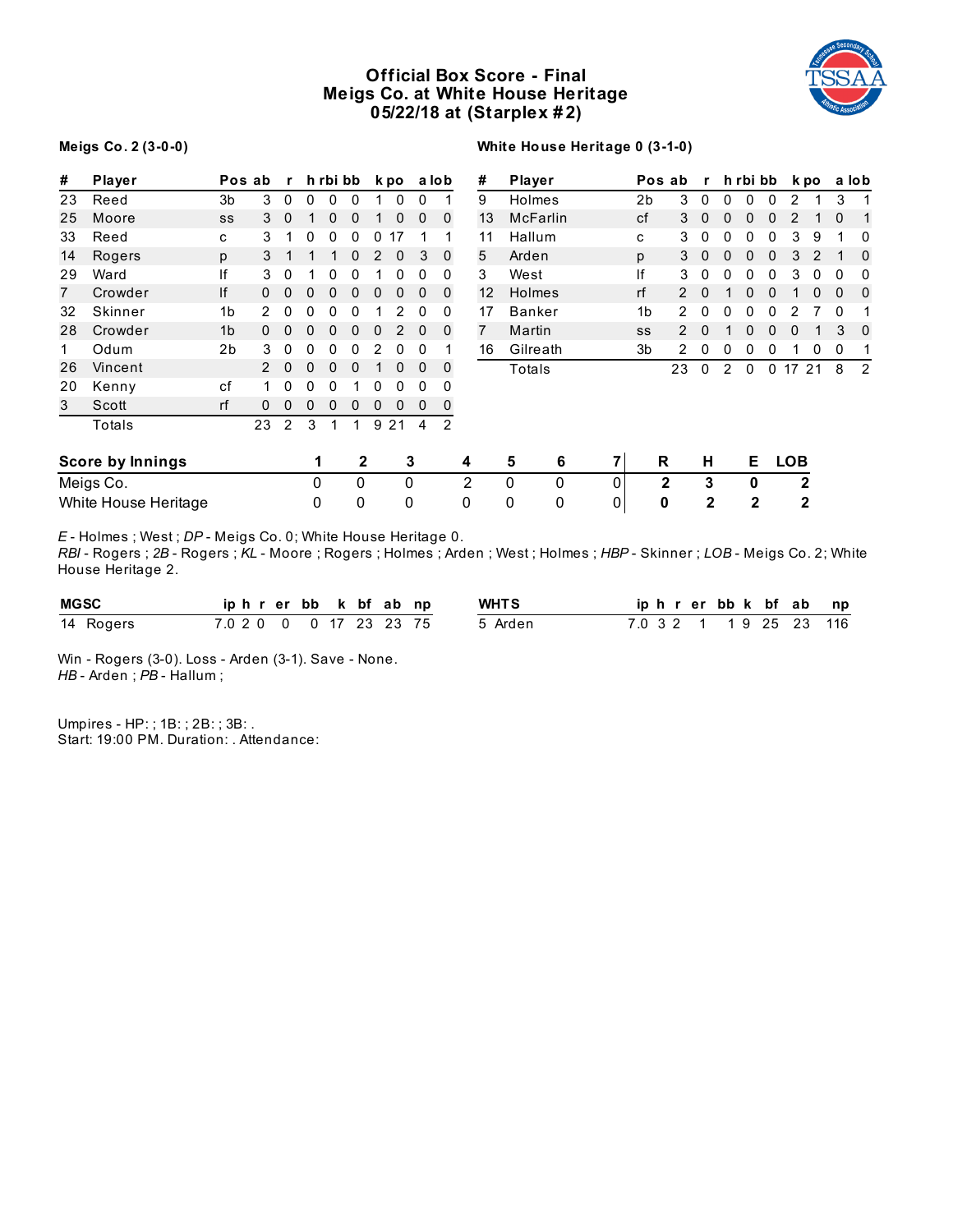# **Scoring Innings - Final Meigs Co. at White House Heritage 05/22/18 at (Starplex # 2)**



| Score by Innings     |  |  |  |  | н | <b>LOB</b>   |
|----------------------|--|--|--|--|---|--------------|
| Meigs Co.            |  |  |  |  |   | $\mathbf{2}$ |
| White House Heritage |  |  |  |  |   |              |

# **Meigs Co. st art ers:**

23/3B/Arika Reed; 25/SS/Kaylie Moore; 33/C/Aubrey Reed; 14/P/Ashley Rogers; 29/LF/Lindsey Ward; 32/1B/Summer Skinner; 1/2B/Taylor Odum; 26//Molly Vincent; 20/CF/Kassidy Kenny;

### **Whit e House Herit age st art ers:**

9/2B/Staten Holmes; 13/CF/Alex McFarlin; 11/C/Riley Hallum; 5/P/Alyssa Arden; 3/LF/Samantha West; 12/RF/Addison Holmes; 17/1B/Sonya Banker; 7/SS/Alexandria Martin; 16/3B/Kailee Gilreath;

### Top of 4th - MGSC batting

Moore singles on a hard ground ball to center fielder McFarlin Reed grounds into fielder's choice, shortstop Martin to second baseman Holmes Reed advances to 2nd on error by second baseman Holmes Rogers doubles on a fly ball to center fielder McFarlin. Reed scores Ward singles on a line drive to left fielder West Rogers scores on error by left fielder West Ward advances to 2nd on the same error Lineup changed: Crowder in for left fielder Ward Crowder advances to 3rd on passed ball Skinner is hit by pitch, Arden pitching Lineup changed: Crowder in for first baseman Skinner Odum strikes out swinging, Arden pitching Crowder picked off at 1st, catcher Hallum to first baseman Banker Half-inning ended by out on the base paths 2 R, 3 H, 2 E, 1 LOB.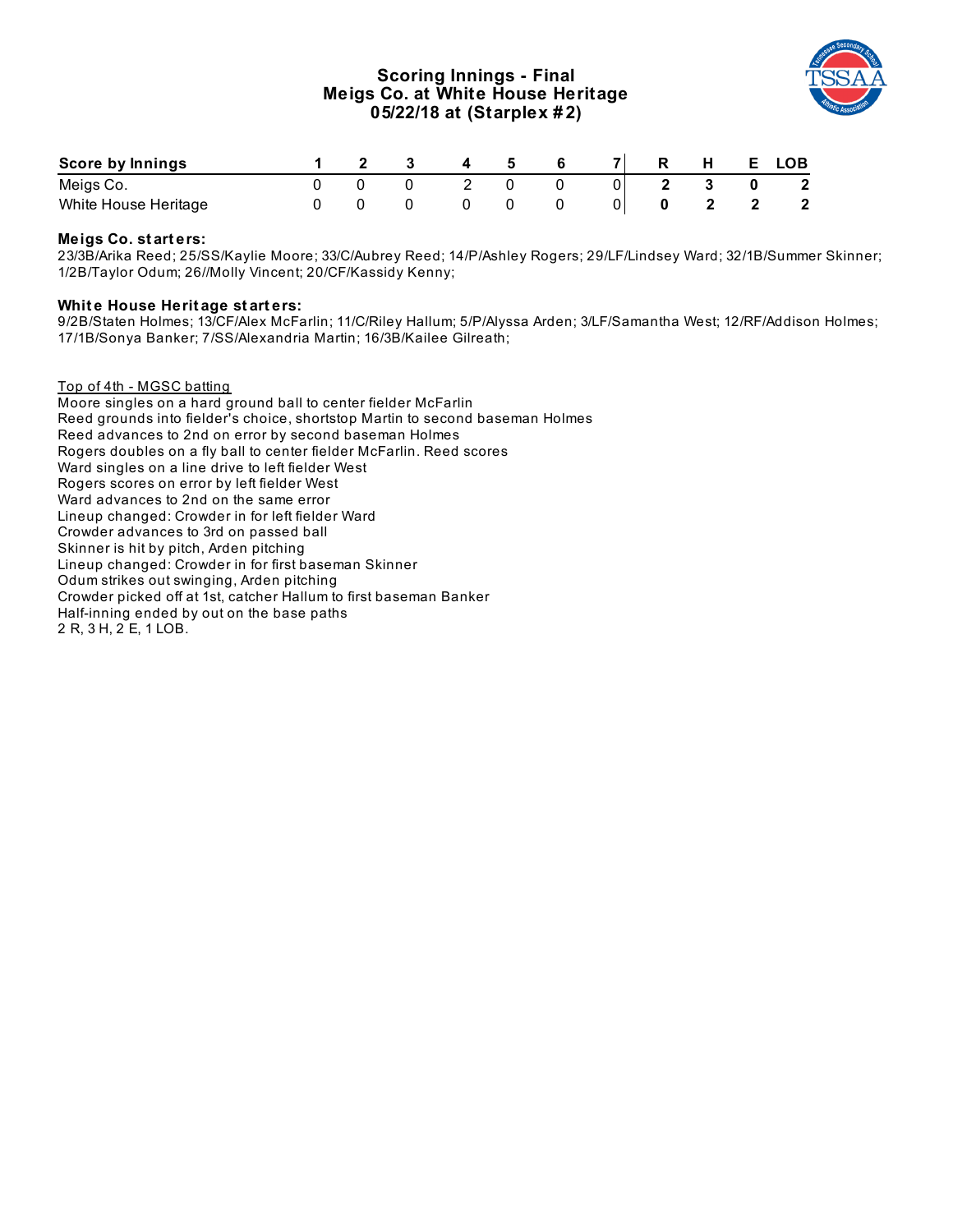

| Score by Innings     |  |  |  | R. | E. | LOB                     |
|----------------------|--|--|--|----|----|-------------------------|
| Meigs Co.            |  |  |  |    |    | $\overline{\mathbf{2}}$ |
| White House Heritage |  |  |  |    |    |                         |

# **Meigs Co. st art ers:**

23/3B/Arika Reed; 25/SS/Kaylie Moore; 33/C/Aubrey Reed; 14/P/Ashley Rogers; 29/LF/Lindsey Ward; 32/1B/Summer Skinner; 1/2B/Taylor Odum; 26//Molly Vincent; 20/CF/Kassidy Kenny;

# **Whit e House Herit age st art ers:**

9/2B/Staten Holmes; 13/CF/Alex McFarlin; 11/C/Riley Hallum; 5/P/Alyssa Arden; 3/LF/Samantha West; 12/RF/Addison Holmes; 17/1B/Sonya Banker; 7/SS/Alexandria Martin; 16/3B/Kailee Gilreath;

| 1st Inning<br>Top of 1st - MGSC batting<br>Reed strikes out swinging, Arden pitching<br>Moore strikes out looking, Arden pitching<br>Reed flies out to shortstop Martin<br>Bottom of 1st - WHTS batting<br>Holmes strikes out swinging, Rogers pitching<br>McFarlin out at first on dropped 3rd strike             | This Inning<br>MGSC<br><b>WHTS</b>        | R<br>$\overline{0}$<br>$\mathbf{0}$ | H<br>$\overline{0}$<br>$\mathbf 0$ | Е<br>$\overline{0}$<br>0       | <b>L</b><br>᠊ᢐ<br>$\Omega$      |
|--------------------------------------------------------------------------------------------------------------------------------------------------------------------------------------------------------------------------------------------------------------------------------------------------------------------|-------------------------------------------|-------------------------------------|------------------------------------|--------------------------------|---------------------------------|
| Hallum strikes out swinging, Rogers pitching<br>2nd Inning<br>Top of 2nd - MGSC batting                                                                                                                                                                                                                            | This Inning                               | R                                   | H.                                 | Е                              | -L.                             |
| Rogers strikes out looking, Arden pitching<br>Ward strikes out swinging, Arden pitching<br>Skinner strikes out swinging, Arden pitching<br>Bottom of 2nd - WHTS batting<br>Arden strikes out swinging, Rogers pitching<br>West strikes out looking, Rogers pitching<br>Holmes strikes out looking, Rogers pitching | <b>MGSC</b><br><b>WHTS</b>                | $\overline{0}$<br>$\Omega$          | $\overline{0}$<br>$\mathbf{0}$     | $\overline{0}$<br>$\mathbf{0}$ | ○<br>$\Omega$                   |
| 3rd Inning<br>Top of 3rd - MGSC batting<br>Odum strikes out swinging, Arden pitching<br>Vincent strikes out swinging, Arden pitching<br>Kenny walks, Arden pitching                                                                                                                                                | This Inning<br><b>MGSC</b><br><b>WHTS</b> | R<br>0<br>0                         | H.<br>0<br>$\mathbf{0}$            | Е<br>$\overline{0}$<br>0       | - L<br>$\mathbf{1}$<br>$\Omega$ |

Reed grounds out, pitcher Arden to first baseman Banker

Bottom of 3rd - WHTS batting

Banker strikes out swinging, Rogers pitching Martin grounds out, pitcher Rogers to first baseman Skinner Gilreath strikes out swinging, Rogers pitching